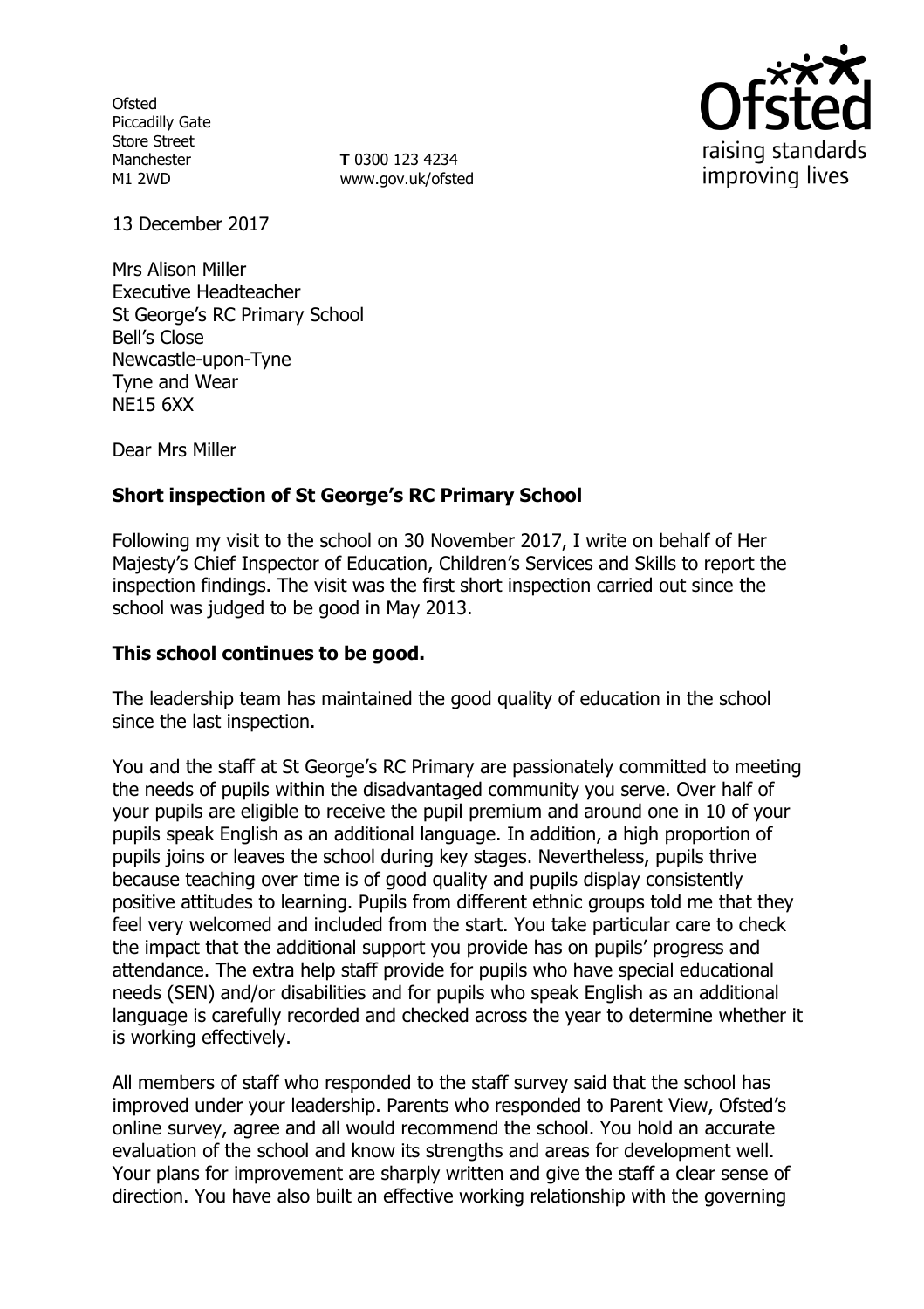

body. The governors have undertaken appropriate training and have become much more active in the school. They make frequent visits to gauge the effect of leaders' actions to improve the school. Where they need to, they challenge and hold leaders firmly to account. These qualities of leadership have successfully addressed the areas for improvement identified in the last inspection.

The improvements to mathematics teaching are a good example of your effective leadership. When you became headteacher approximately three years ago, you recognised that the school had poor planning in place for mathematics teaching. Since then, you and the mathematics leader have addressed this and raised everyone's expectations. Training has been provided, which has improved teachers' subject knowledge. Teachers are increasingly challenging pupils to master basic mathematical skills and training them in how to solve more challenging problems. Pupils practise basic calculations against the clock every day, and the introduction of 'Discovery Fridays', when pupils investigate more complex problems, is a direct response designed to address a weakness in pupils' reasoning skills. Last year, outcomes at the end of key stage 2 in mathematics were disappointing and revealed some gaps in pupils' knowledge. In particular, the most able pupils made less progress than they should and none attained the higher standard. The picture for pupils currently in the school is much stronger, however, and around a third of pupils in each year group are currently on track to attain the higher standard in mathematics.

You have provided your staff with a good range of training opportunities to develop their skills. This year, you have established a link with Gateshead local authority to access a broad range of training. Your middle leaders are already benefiting from the leadership programme they are attending. The quality of their checks on teaching and learning were too generalised and lacked detail in the past. More recent checks are becoming more searching and, as a result, the feedback that staff receive is becoming more specific and helpful. However, they need to hone their skills further, as some basic weaknesses in the quality of pupils' handwriting and presentation are being missed, and some teachers set tasks that do not ask enough of some pupils.

# **Safeguarding is effective.**

Leaders take a rigorous approach to safeguarding pupils. Thorough checks are made on adults who work in or visit the school, and staff training is kept up to date and in line with the latest government guidance. Displays in the staff room and weekly briefings ensure that safeguarding policies and procedures are well understood. Leaders ensure that detailed records of actions taken to protect children are maintained. Your work on the Newcastle school safeguarding partnership ensures that you keep your staff well informed and knowledgeable. The school draws on a range of external agencies to support the school's more vulnerable pupils and carefully tracks the effect of these partnerships.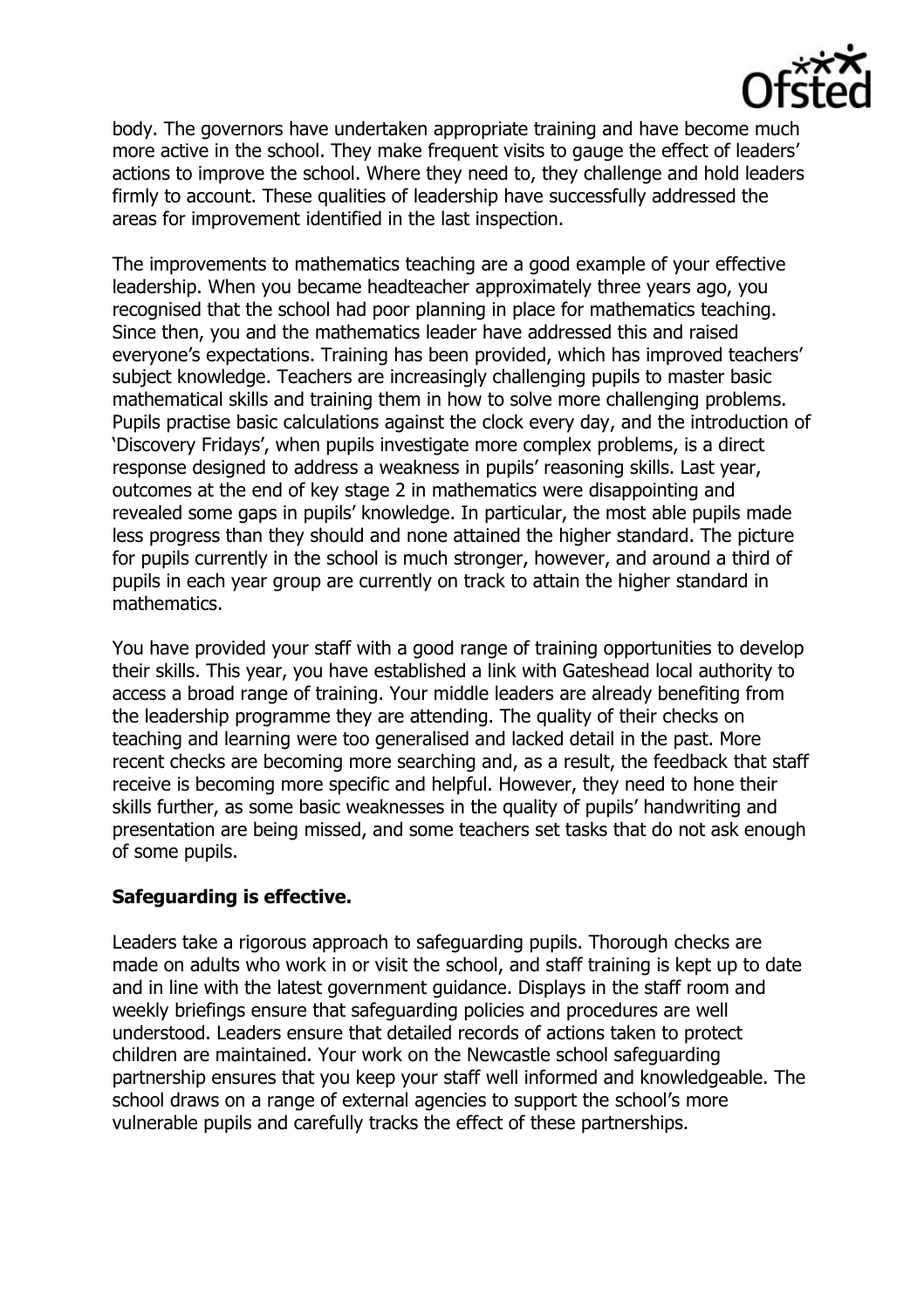

## **Inspection findings**

- Children enter the early years with a range of starting points, although, on average, have skills below those typical for their age. Some children take time to settle and staff work hard initially to develop good routines of listening and concentrating. Teachers begin to introduce more formal sessions on sounds, letters and numbers when children are ready. Over time, children make good progress and develop a secure grasp of basic skills in reading, writing and mathematics. By the end of Reception, the proportion of pupils reaching a good level of development is in line with that seen nationally.
- **Pupils, including the disadvantaged, continue to make good progress across key** stage 1. Almost all pupils attain the expected standard in the Year 1 national phonics screening check, and pupils quickly develop into fluent and confident readers. In 2017, the proportion of pupils attaining the expected and the higher standard in reading, writing and mathematics by the end of key stage 1 was consistently above national averages.
- You are not afraid to make changes to provision, however. The relatively high number of pupils who have SEN and/or disabilities in your current Year 1 class means that some are not ready to start more formal education. You have thoughtfully reorganised classrooms and created a zoned space in which Year 1 and Reception-aged pupils are learning alongside one another. The teaching team has adapted its approach so that more formal teaching takes place as and when pupils are ready. Initial signs are that the approach is working well. Governors are scrutinising the approach carefully, which you plan to review in January 2018.
- Support for pupils who speak English as an additional language is effective and improving. As this group of pupils is increasing in size, you have begun to review provision more systematically. A lead member of staff has received appropriate training and you track the progress and attainment of this group of pupils discretely. During my visit, I watched some pupils receive good additional teaching to help them with day-to-day vocabulary and to practise pronunciation. Your most recent assessment information shows that these pupils are making similarly good progress to that of other pupils.
- Current pupils are making good progress across key stage 2 and expectations are high for the current Years 4, 5 and 6 classes. There is little difference between the attainment of disadvantaged pupils and others in the school. Published data from last year needs to be treated with caution, as a high proportion of pupils left and joined the school during the key stage. Because of this, you track the progress of each individual pupil carefully and regularly review assessment information and the work in pupils' books with teachers. Your own checks show, over time, most teaching to be of good or better quality. However, when we visited lessons, we agreed that some teaching we observed did not challenge the most able pupils sufficiently. My scrutiny of pupils' books also found expectations for the quality of handwriting and presentation to be variable. For example, some pupils do not use the squared paper in their books to set out their mathematics work correctly. Consequently, some pupils make some mistakes, which are not being picked up and addressed by the teacher or by middle leaders in their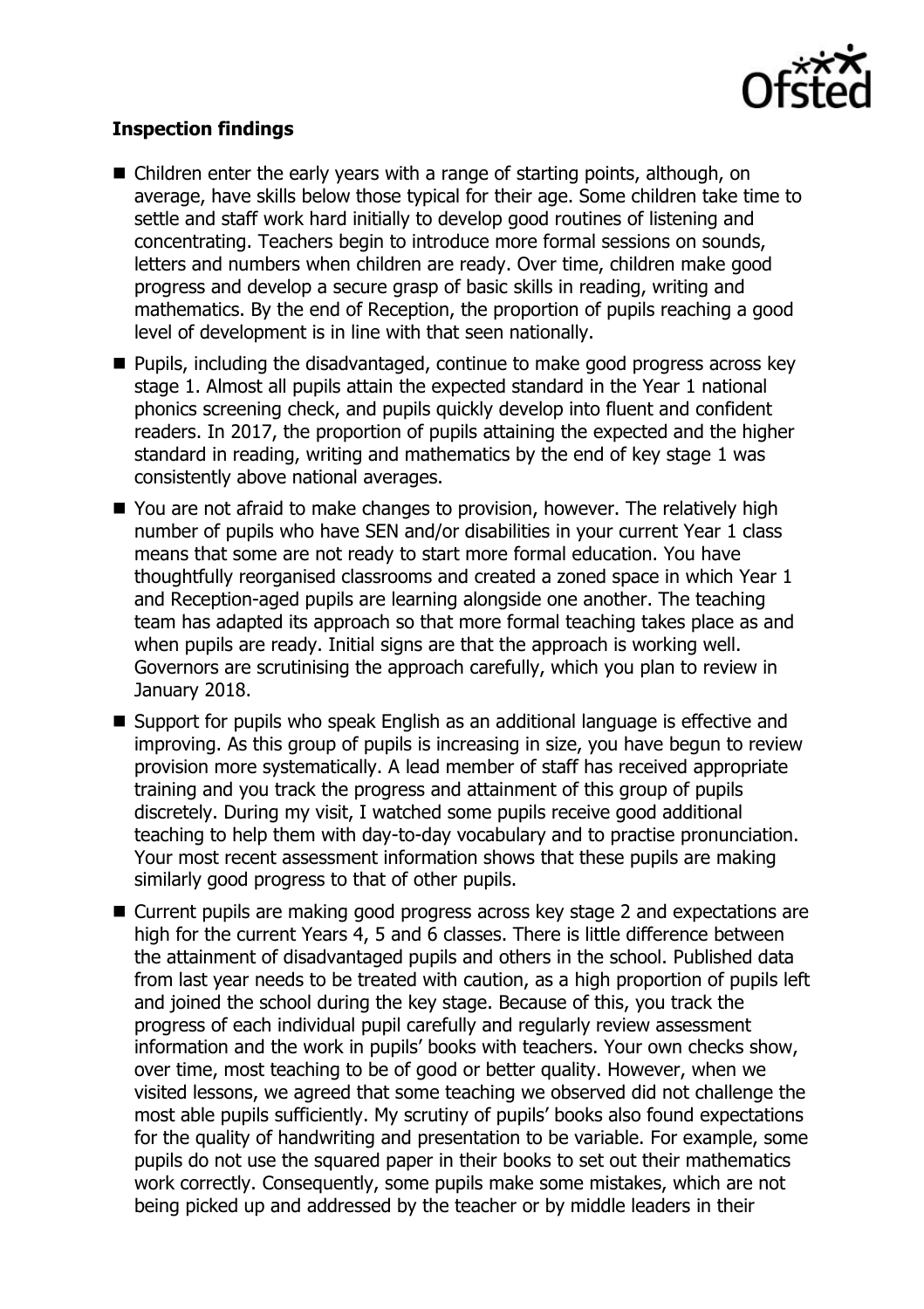

monitoring.

Good leadership has also considerably improved the overall level of attendance. In 2015 and 2016, the overall level of attendance was well below that seen in primary schools nationally. As a result, you commissioned an external review of your systems to manage attendance and implemented a range of new approaches. A 'walking bus' in the morning has promoted effectively good attendance from within the community, and you have employed an attendance officer on a part-time basis who works hard with families. You agree attendance contracts with some of your hard-to-reach families, and pupils have responded well to rewards such as the chance to participate in the partnership programme with Newcastle United. Last year, overall attendance improved and so far this academic year it is close to the 2016 national average. There remains a more stubborn group of pupils who miss school regularly, of whom a disproportionate number are from disadvantaged homes. As a result, this remains a priority that governors have tasked you with improving.

## **Next steps for the school**

Leaders and governors should ensure that:

- $\blacksquare$  the quality of teaching is closely monitored and findings are quickly used to address any weaknesses
- $\blacksquare$  the standard of pupils' handwriting and presentation improves
- $\blacksquare$  the level of persistent absence, especially of disadvantaged pupils, is further reduced.

I am copying this letter to the chair of the governing body, the director of education for the diocese of Hexham and Newcastle, the regional schools commissioner and the director of children's services for Newcastle-upon-Tyne. This letter will be published on the Ofsted website.

Yours sincerely

Chris Smith **Her Majesty's Inspector**

## **Information about the inspection**

During this one-day inspection, I met with you and a group of governors, including the chair of the governing body. I also met with a group of pupils and listened to some of them read. Together, you and I visited lessons in each phase of the school to look at the impact of your work to develop the quality of teaching. During lesson visits, I sampled pupils' books and talked to pupils about their learning and progress. I met with the mathematics leader and, together, we looked in detail at some pupils' work, in order to evaluate the progress that pupils had made over